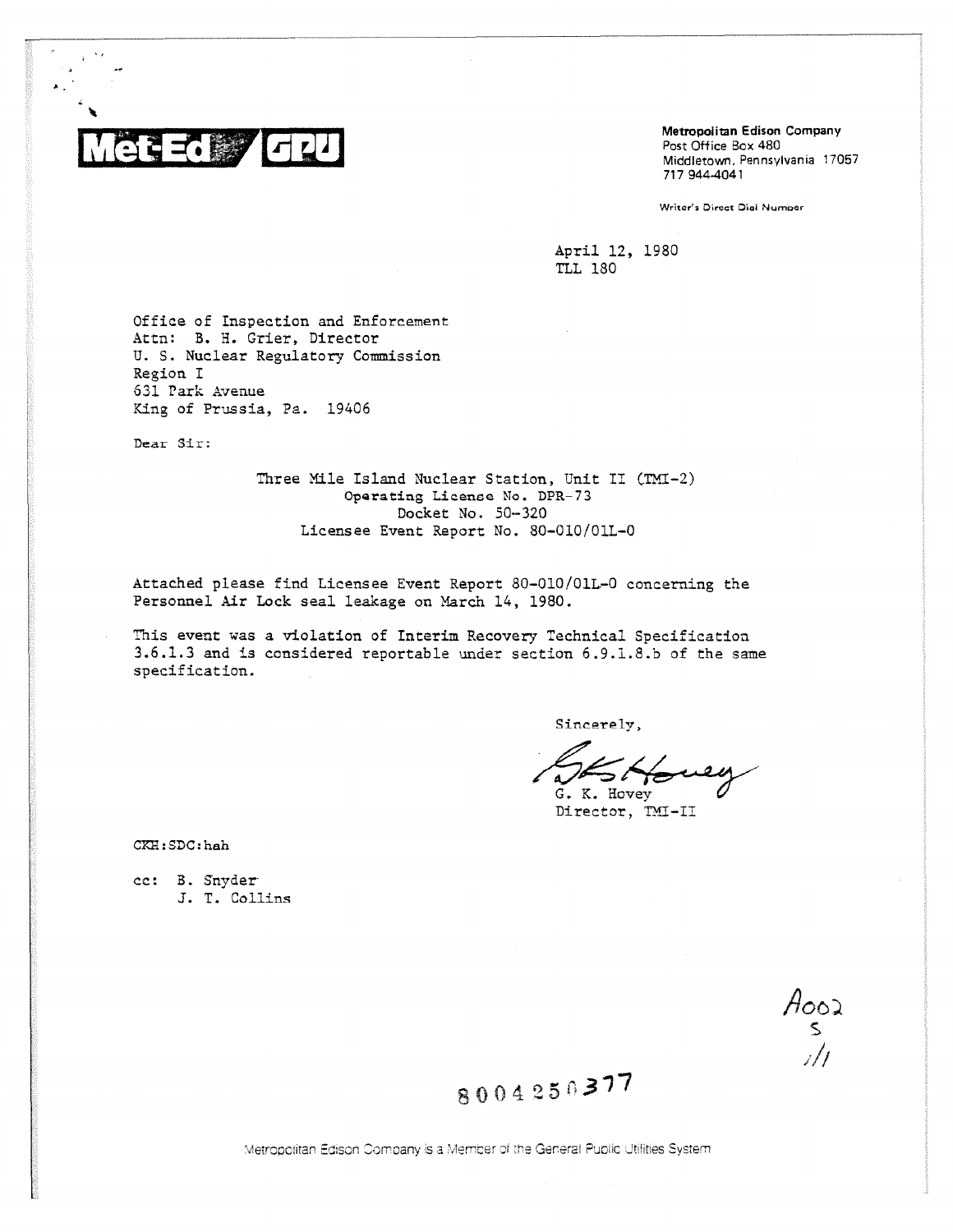| $\pmb{\tau}$               | Enclosure 1<br>180<br>TLL                                                                                                                                                                                                                                                                                                                                                                                                                    |     |
|----------------------------|----------------------------------------------------------------------------------------------------------------------------------------------------------------------------------------------------------------------------------------------------------------------------------------------------------------------------------------------------------------------------------------------------------------------------------------------|-----|
| <b>NRC FORM 366</b>        | U. S. NUCLEAR REGULATORY COMMISSION                                                                                                                                                                                                                                                                                                                                                                                                          |     |
| -17-771<br>╲               | LICENSEE EVENT REPORT                                                                                                                                                                                                                                                                                                                                                                                                                        |     |
|                            | <b>I (PLEASE PRINT OR TYPE ALL REQUIRED INFORMATION)</b><br>CONTROL BLOCK: {<br>(1.                                                                                                                                                                                                                                                                                                                                                          |     |
|                            | 01<br>0<br>[0]<br>$-10$<br>01 01<br>0<br>$\left(3\right)$<br>3)<br>2<br>LICENSE NUMBER                                                                                                                                                                                                                                                                                                                                                       |     |
| CON'T<br>0<br>$\mathbf{1}$ | REPORT<br>$\odot$<br><u>_01</u><br>411<br>$\left( 6\right)$<br>SOURCE<br><b>EVENT DESCRIPTION AND PROBABLE CONSEQUENCES (10)</b>                                                                                                                                                                                                                                                                                                             |     |
| $0$   2                    | Following the first Personnel Air Lock Entry (PAL) using the outside PAL door,                                                                                                                                                                                                                                                                                                                                                               |     |
| $0$ $13$                   | the door seals were tested, per Technical Specification 4.6.1.3.a.<br>The leakage                                                                                                                                                                                                                                                                                                                                                            |     |
| $\bullet$<br>$\clubsuit$   | exceeded the rate criteria, therefore, the PAL was declared inoperable.                                                                                                                                                                                                                                                                                                                                                                      |     |
| $\circ$ 1<br>5             |                                                                                                                                                                                                                                                                                                                                                                                                                                              |     |
| $\bullet$<br>6             |                                                                                                                                                                                                                                                                                                                                                                                                                                              |     |
| $\circ$ 1<br>-7            |                                                                                                                                                                                                                                                                                                                                                                                                                                              |     |
| $\mathbf{s}$<br>$\circ$    |                                                                                                                                                                                                                                                                                                                                                                                                                                              |     |
|                            | 60<br>9<br>SYSTEM<br><b>COMP.</b><br>CAUSE<br>CAUSE<br>VALVE<br>CODE<br>SUBCODE<br>CODE<br><b>SUBCODE</b><br><b>COMPONENT CODE</b><br><b>SUSCODE</b>                                                                                                                                                                                                                                                                                         |     |
| 9<br>0                     | $\mathbf X$<br>Χ<br>P<br>Е<br>RI(14<br>(16<br>Е<br>N<br>AI<br>(15<br>(11<br>(12<br>(13<br>Α<br>10<br>12<br>13<br>19                                                                                                                                                                                                                                                                                                                          |     |
|                            | REVISION<br>OCCURRENCE<br>REPORT<br>SEQUENTIAL<br><b>EVENT YEAR</b><br>CODE<br>TYPE<br>REPORT NO.<br>NO.<br>LER/RO<br>(17<br>0<br>REPORT<br>L<br>8<br>0<br>0.<br>0<br>NUMBER<br>28<br>31<br>32<br>27<br>29<br>22<br>26                                                                                                                                                                                                                       |     |
|                            | <b>PRIME COMP</b><br><b>COMPONENT</b><br>ACTION FUTURE<br>EFFECT<br>NPRO-4<br>SHUTDOWN<br>ATTACHMENT<br>SUBMITTED<br>(22)<br><b>TAKEN</b><br><b>HOURS</b><br>FORM SUB.<br>MANUFACTURER<br><b>ACTION</b><br>ON PLANT<br>SUPPLIER<br>(23)<br>᠊ᢅ᠐<br>Y<br>$\left( 21\right)$<br>0   0<br>  N<br>$\overline{0}$<br>$\sqrt{24}$<br>A<br>(25)<br>z<br>](19)<br>(20)<br>18<br>13<br>42<br>43<br>47<br>CAUSE DESCRIPTION AND CORRECTIVE ACTIONS (27) | (26 |
| 1 0                        | The apparent cause of the seal leakage was the use of the personnel door following                                                                                                                                                                                                                                                                                                                                                           |     |
| $\mathbf{1}$   1           | The seal was replaced and the door<br>almost a year of not using the door.                                                                                                                                                                                                                                                                                                                                                                   |     |
| $1 \mid 2 \mid$            | adjusted. The seal was retested successfully.                                                                                                                                                                                                                                                                                                                                                                                                |     |
| $1 \mid 3 \mid$            |                                                                                                                                                                                                                                                                                                                                                                                                                                              |     |
| 14.                        |                                                                                                                                                                                                                                                                                                                                                                                                                                              |     |
| 8                          | 30<br>9<br>METHOD OF<br>FACILITY<br>(30)<br>DISCOVERY DESCRIPTION (32)<br><b><i>N POWER</i></b><br>OTHER STATUS<br><b>DISCOVERY</b><br><b>STATUS</b>                                                                                                                                                                                                                                                                                         |     |
| 5.                         | N/A<br>zι<br>01(29)<br>31<br>∩.<br>Recovery Mode<br>10<br>45<br>80<br>17<br>áв<br>ACTIVITY CONTENT                                                                                                                                                                                                                                                                                                                                           |     |
| e.                         | LOCATION OF RELEASE (36)<br>AMOUNT OF ACTIVITY (35)<br>RELEASED OF RELEASE<br>N/A<br> Z <br>(33)<br>z                                                                                                                                                                                                                                                                                                                                        |     |
|                            | 30<br>10.<br>45<br>-11<br>PERSONNEL EXPOSURES<br>OESCRIPTION (39)<br>NUMBER                                                                                                                                                                                                                                                                                                                                                                  |     |
|                            | N/A<br>$\bullet$<br>OK37<br>38<br>9<br>13<br>-11<br>30                                                                                                                                                                                                                                                                                                                                                                                       |     |
| 吊                          | PERSONNEL INJURIES<br>DESCRIPTION <sup>(41)</sup><br>NUMBER<br>N/A<br>0160<br>-01<br>$\overline{1}$<br>- 12                                                                                                                                                                                                                                                                                                                                  |     |
| -9                         | 411<br>LOSS OF OR DAMAGE TO FACILITY (43)<br>アソロモ<br><b>DESCRIPTION</b><br>N/A<br>7442                                                                                                                                                                                                                                                                                                                                                       |     |
|                            | PUBL-CITY<br>NAC USE ONE 7<br><b>ISSUED A DESCRIPTION (45)</b>                                                                                                                                                                                                                                                                                                                                                                               |     |
|                            | 8004250389<br>N/A<br>- 2 - (44)<br>$\rightarrow$<br>۰.<br>- 69<br>30.                                                                                                                                                                                                                                                                                                                                                                        |     |
|                            | Steven D. Chaplin<br>$(717)$ 948-8461<br>NAME OF PREPARER.<br>PHONE                                                                                                                                                                                                                                                                                                                                                                          |     |